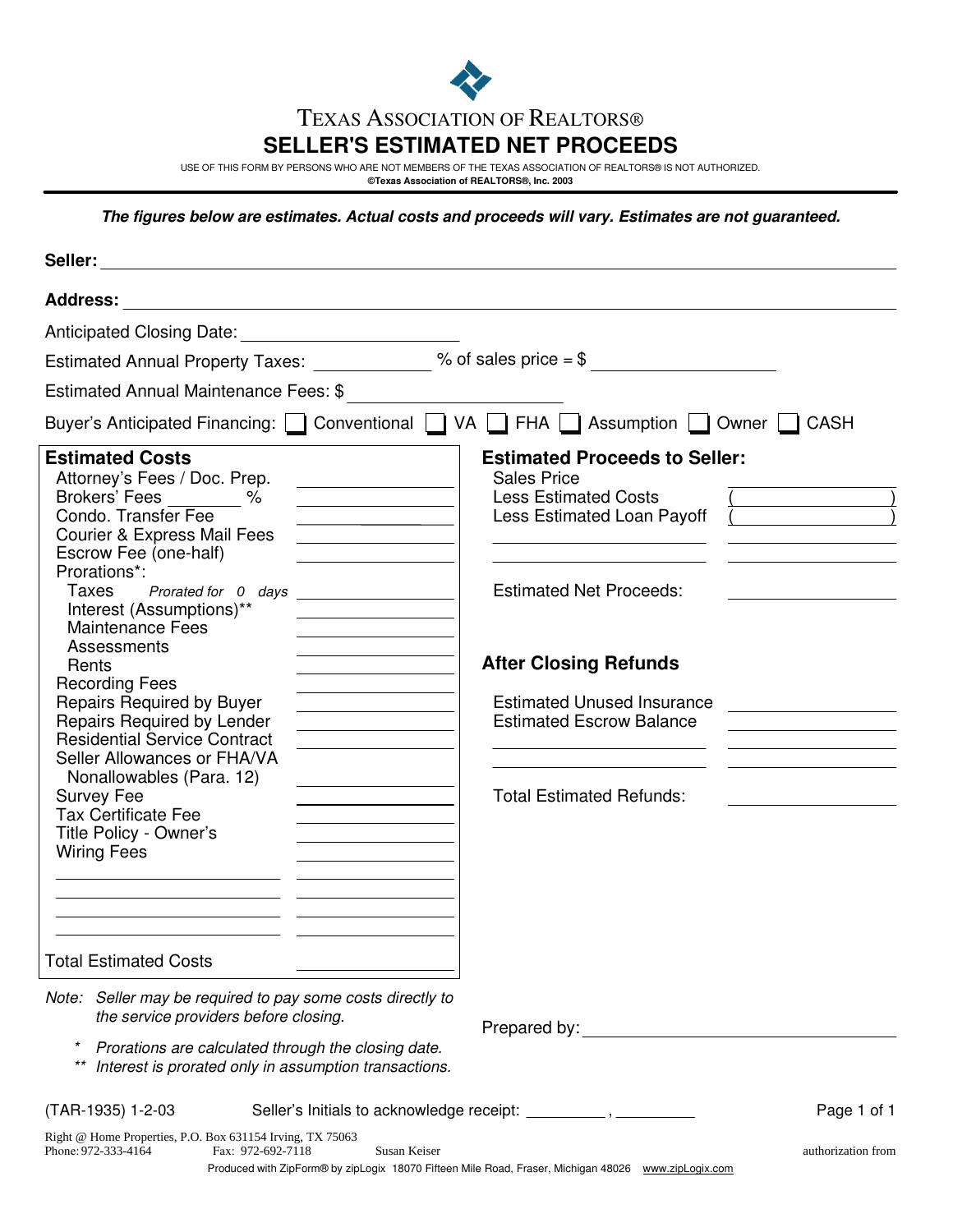## **EXHIBIT A**

## **TEXAS TITLE INSURANCE BASIC PREMIUM RATES**

**Rates Effective May 1, 2013**

| <b>Policies Up</b> |                | <b>Policies Up</b> |                | <b>Policies Up</b> |                | <b>Policies Up</b> |              |
|--------------------|----------------|--------------------|----------------|--------------------|----------------|--------------------|--------------|
| <b>To And</b>      | <b>Basic</b>   | <b>To And</b>      | <b>Basic</b>   | <b>To And</b>      | <b>Basic</b>   | <b>To And</b>      | <b>Basic</b> |
| Including          | Premium        | Including          | Premium        | Including          | Premium        | Including          | Premium      |
| \$10,000           | \$238          | \$32,500           | \$398          | \$55,000           | \$556          | \$77,500           | \$716        |
| 10,500             | \$242          | 33,000             | \$401          | 55,500             | \$559          | 78,000             | \$720        |
| 11,000             | \$244          | 33,500             | \$405          | 56,000             | \$565          | 78,500             | \$725        |
| 11,500             | \$248          | 34,000             | \$408          | 56,500             | \$568          | 79,000             | \$729        |
| 12,000             | \$252          | 34,500             | \$412          | 57,000             | \$571          | 79,500             | \$730        |
| 12,500             | \$255          | 35,000             | \$415          | 57,500             | \$575          | 80,000             | \$734        |
| 13,000             | \$260          | 35,500             | \$419          | 58,000             | \$579          | 80,500             | \$738        |
| 13,500             | \$264          | 36,000             | \$422          | 58,500             | \$581          | 81,000             | \$742        |
| 14,000             | \$267          | 36,500             | \$426          | 59,000             | \$585          | 81,500             | \$744        |
| 14,500             | \$270          | 37,000             | \$429          | 59,500             | \$589          | 82,000             | \$748        |
| 15,000             | \$272          | 37,500             | \$433          | 60,000             | \$593          | 82,500             | \$753        |
| 15,500             | \$276          | 38,000             | \$437          | 60,500             | \$597          | 83,000             | \$757        |
| 16,000             | \$280          | 38,500             | \$441          | 61,000             | \$600          | 83,500             | \$759        |
| 16,500             | \$284          | 39,000             | \$443          | 61,500             | \$603          | 84,000             | \$762        |
| 17,000             | \$288          | 39,500             | \$447          | 62,000             | \$607          | 84,500             | \$767        |
| 17,500             | \$292          | 40,000             | \$450          | 62,500             | \$611          | 85,000             | \$770        |
| 18,000             | \$296          | 40,500             | \$455          | 63,000             | \$613          | 85,500             | \$773        |
| 18,500             | \$298          | 41,000             | \$457          | 63,500             | \$617          | 86,000             | \$776        |
| 19,000             | \$301          | 41,500             | \$462          | 64,000             | \$621          | 86,500             | \$781        |
| 19,500             | \$304          | 42,000             | \$465          | 64,500             | \$625          | 87,000             | \$785        |
| 20,000             | \$309          | 42,500             | \$469          | 65,000             | \$628          | 87,500             | \$788        |
| 20,500             | \$312          | 43,000             | \$471          | 65,500             | \$631          | 88,000             | \$791        |
| 21,000             | \$317          | 43,500             | \$475          | 66,000             | \$635          | 88,500             | \$795        |
| 21,500             | \$320          | 44,000             | \$479          | 66,500             | \$640          | 89,000             | \$799        |
| 22,000             | \$324          | 44,500             | \$483          | 67,000             | \$644          | 89,500             | \$801        |
| 22,500             | \$327          | 45,000             | \$487          | 67,500             | \$645          | 90,000             | \$804        |
| 23,000             | \$330          | 45,500             | \$490          | 68,000             | \$649          | 90,500             | \$809        |
| 23,500             | \$333          | 46,000             | \$493          | 68,500             | \$653          | 91,000             | \$813        |
| 24,000             | \$337          | 46,500             | \$497          | 69,000             | \$656          | 91,500             | \$817        |
| 24,500             | \$340          | 47,000             | \$499          | 69,500             | \$659          | 92,000             | \$819        |
| 25,000             | \$345          | 47,500             | \$503          | 70,000             | \$664          | 92,500             | \$823        |
|                    |                |                    | \$508          |                    | \$668          |                    | \$827        |
| 25,500             | \$348<br>\$352 | 48,000             |                | 70,500             |                | 93,000             | \$831        |
| 26,000<br>26,500   | \$355          | 48,500<br>49,000   | \$512<br>\$515 | 71,000<br>71,500   | \$672<br>\$674 | 93,500<br>94,000   | \$832        |
|                    |                |                    |                |                    |                |                    |              |
| 27,000             | \$358          | 49,500             | \$518          | 72,000             | \$677          | 94,500             | \$837        |
| 27,500             | \$361          | 50,000             | \$522          | 72,500             | \$681          | 95,000             | \$842        |
| 28,000             | \$365          | 50,500             | \$525          | 73,000             | \$685          | 95,500             | \$845        |
| 28,500             | \$368          | 51,000             | \$527          | 73,500             | \$688          | 96,000             | \$847        |
| 29,000             | \$373          | 51,500             | \$531          | 74,000             | \$692          | 96,500             | \$851        |
| 29,500             | \$376          | 52,000             | \$536          | 74,500             | \$696          | 97,000             | \$855        |
| 30,000             | \$380          | 52,500             | \$540          | 75,000             | \$700          | 97,500             | \$859        |
| 30,500             | \$383          | 53,000             | \$543          | 75,500             | \$702          | 98,000             | \$862        |
| 31,000             | \$387          | 53,500             | \$547          | 76,000             | \$706          | 98,500             | \$866        |
| 31,500             | \$390          | 54,000             | \$550          | 76,500             | \$709          | 99,000             | \$870        |
| 32,000             | \$393          | 54,500             | \$553          | 77,000             | \$713          | 99,500             | \$873        |
|                    |                |                    |                |                    |                | 100,000            | \$875        |